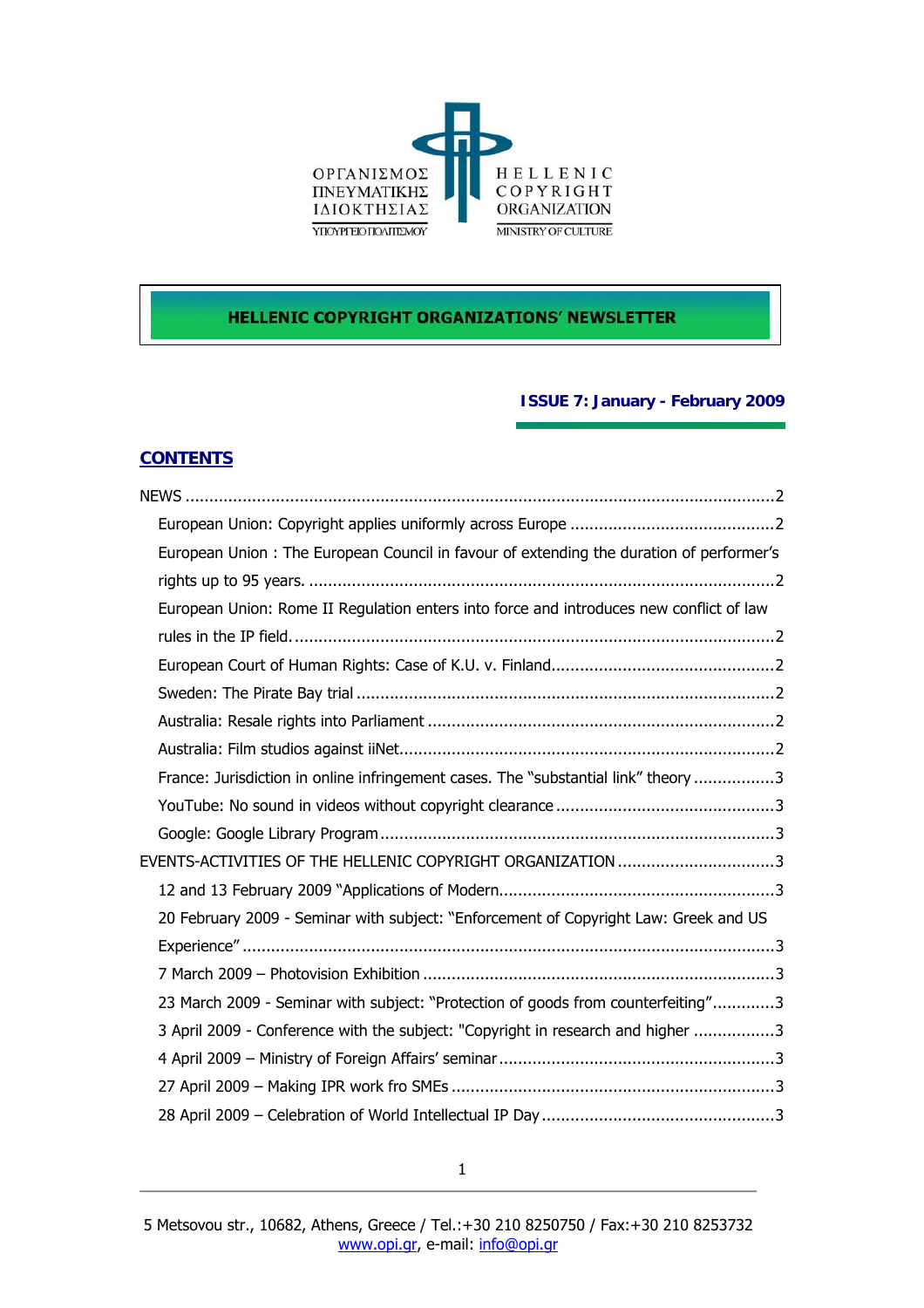<span id="page-1-0"></span>**NEWS** 

**European Union: Copyright applies uniformly across Europe** 

Source: Agence Europe

**European Union : The European Council in favour of extending the duration of performer's rights up to 95 years.** 

Source: [http://www.europarl.europa.eu/news/expert/infopress\\_page/058-48812-040-02-07-](http://www.europarl.europa.eu/news/expert/infopress_page/058-48812-040-02-07-909-20090209IPR48791-09-02-2009-2009-false/default_en.htm) [909-20090209IPR48791-09-02-2009-2009-false/default\\_en.htm](http://www.europarl.europa.eu/news/expert/infopress_page/058-48812-040-02-07-909-20090209IPR48791-09-02-2009-2009-false/default_en.htm)

**European Union: Rome II Regulation enters into force and introduces new conflict of law rules in the IP field.** 

Source: [http://www.ipr-helpdesk.org/news/news\\_6601.en.xml.html?mode=subscription](http://www.ipr-helpdesk.org/news/news_6601.en.xml.html?mode=subscription)

**European Court of Human Rights: Case of K.U. v. Finland** 

Source: **Case of K.U. v. Finland** (Application no. 2872/02) JUDGMENT STRASBOURG, 2 December 2008 http://cmiskp.echr.coe.int/tkp197/view.asp?item=11&portal=hbkm&action=html&highlight=& sessionid=18499870&skin=hudoc-en

**Sweden: The Pirate Bay trial** 

Source: <http://www.in.gr/news/article.asp?lngEntityID=986883&lngDtrID=252>

**Australia: Resale rights into Parliament** 

Source: [http://www.internationallawoffice.com/Newsletters/Detail.aspx?g=0ea2caff-bfcf-](http://www.internationallawoffice.com/Newsletters/Detail.aspx?g=0ea2caff-bfcf-449b-8e1e-73e64f1c818f)[449b-8e1e-73e64f1c818f](http://www.internationallawoffice.com/Newsletters/Detail.aspx?g=0ea2caff-bfcf-449b-8e1e-73e64f1c818f)

**Australia: Film studios against iiNet** 

Source: [http://www.internationallawoffice.com/Newsletters/Detail.aspx?g=56725fd5-40ca-](http://www.internationallawoffice.com/Newsletters/Detail.aspx?g=56725fd5-40ca-4669-8d18-d0c862105f0c)[4669-8d18-d0c862105f0c](http://www.internationallawoffice.com/Newsletters/Detail.aspx?g=56725fd5-40ca-4669-8d18-d0c862105f0c)